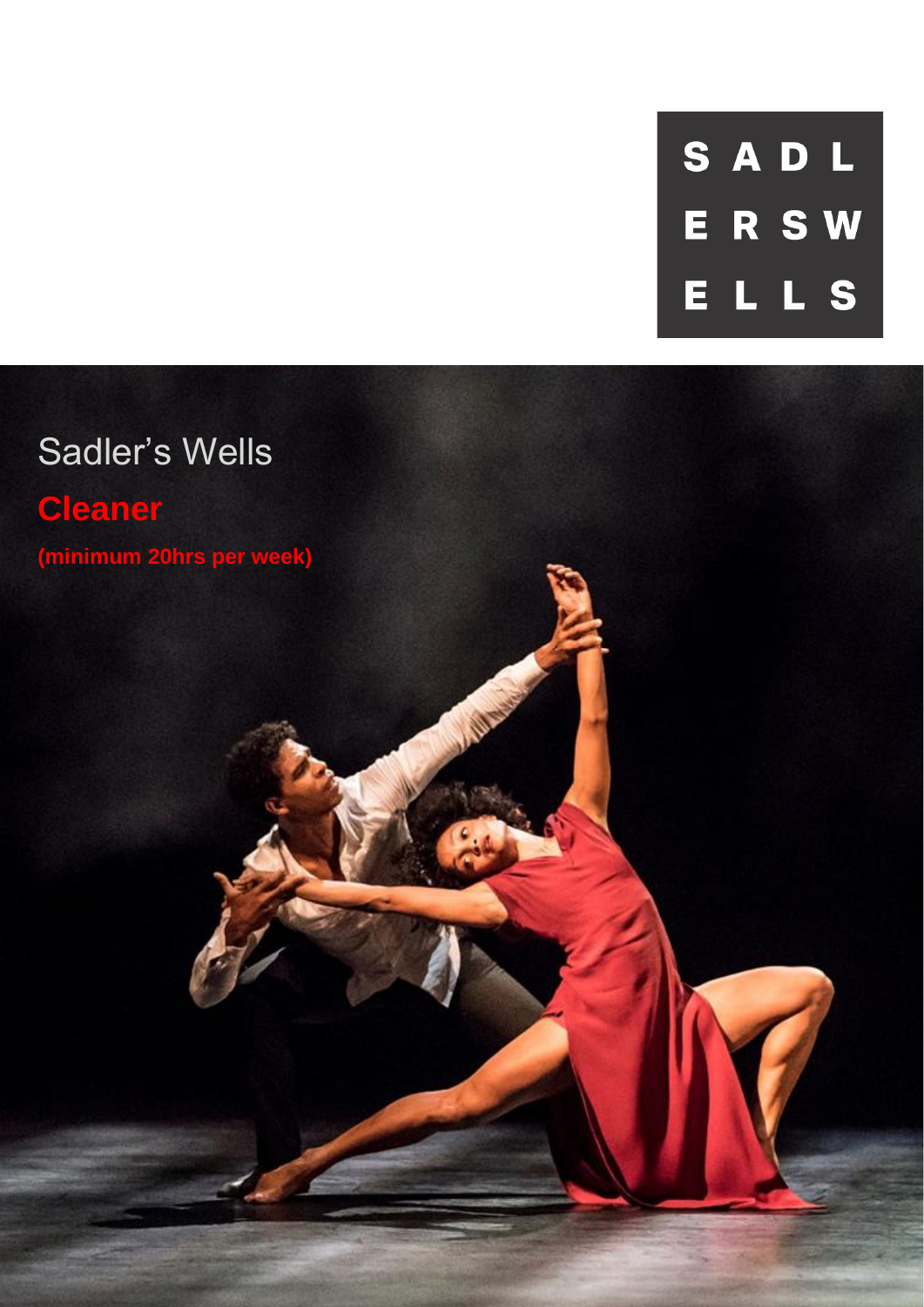### **Contents**

- **03** ……….. **Welcome**
- **04** ……….. **The Role**
- **04** ……….. **What are my responsibilities?**
- **05** ……….. **Who should apply?**
- **06**……….. **Why work for us?**
- **07** ……….. **The Department**
- **08** ……….. **Background Information**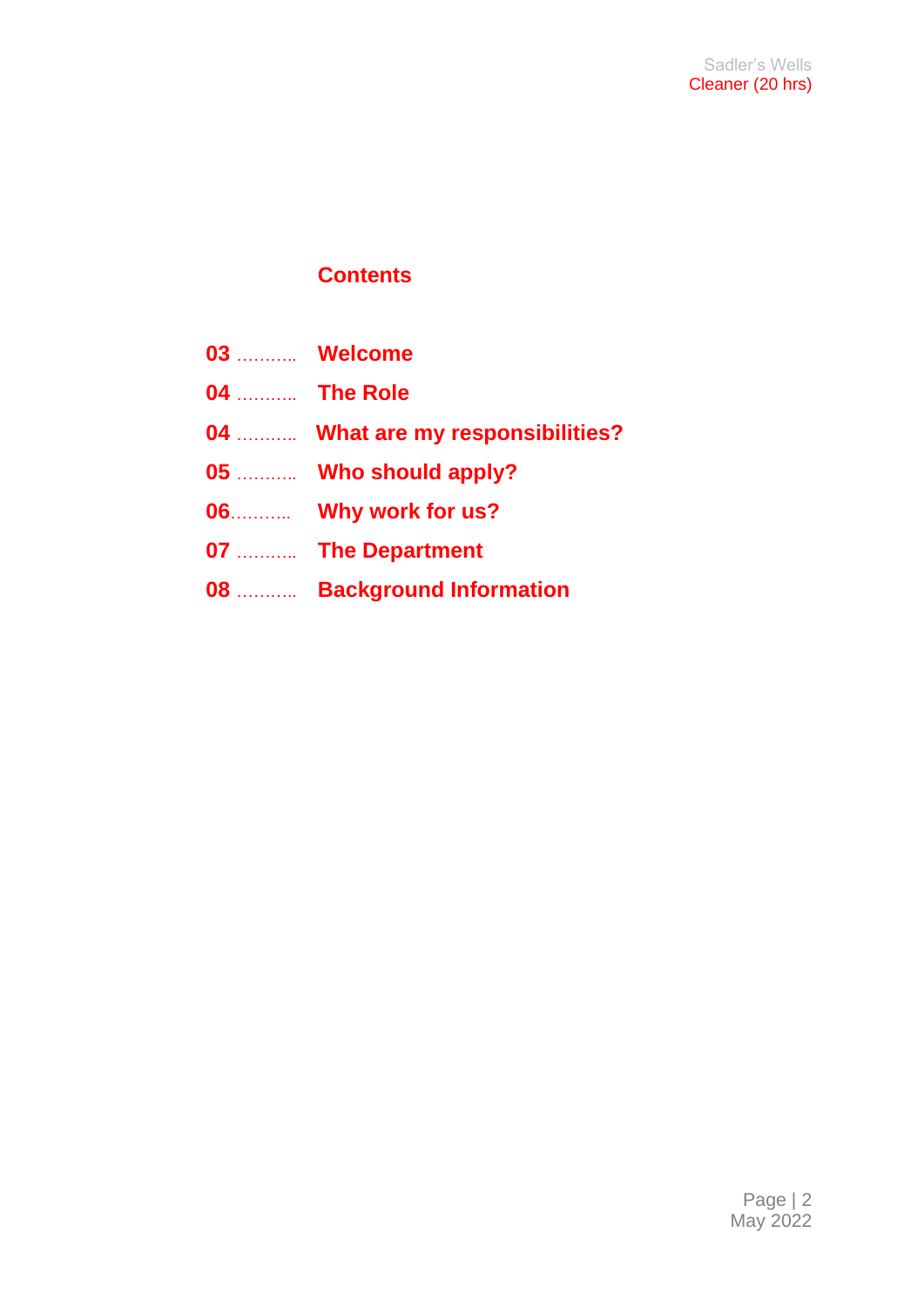### **Welcome**

*Thank you for your interest in joining Sadler's Wells. We hope that it will be a great opportunity for you in your own career.*

Sadler's Wells holds fast today to the vision that Lilian Baylis instilled here almost a century ago: that great art should belong to everybody. Our mission is to make and create dance that inspires us all, and our vision is to create, through dance, a depth of connection beyond borders, cultures and languages, so we see ourselves in each other.

When artists and audiences talk about Sadler's Wells, they use the words: 'innovative, exciting and risk-taking'. Trying new things is part of our core purpose, and it's more important today than it has ever been.

This is an exciting and complex time in the theatre's history as we recover from the impact the coronavirus pandemic has had on our business model and work towards opening a fourth venue in Queen Elizabeth Olympic Park in east London in 2023.

This role offers you the opportunity to bring your ideas, passion, knowledge and experience to Sadler's Wells. In return, the successful candidate will be part of a strong and supportive team in a world class arts organisation.

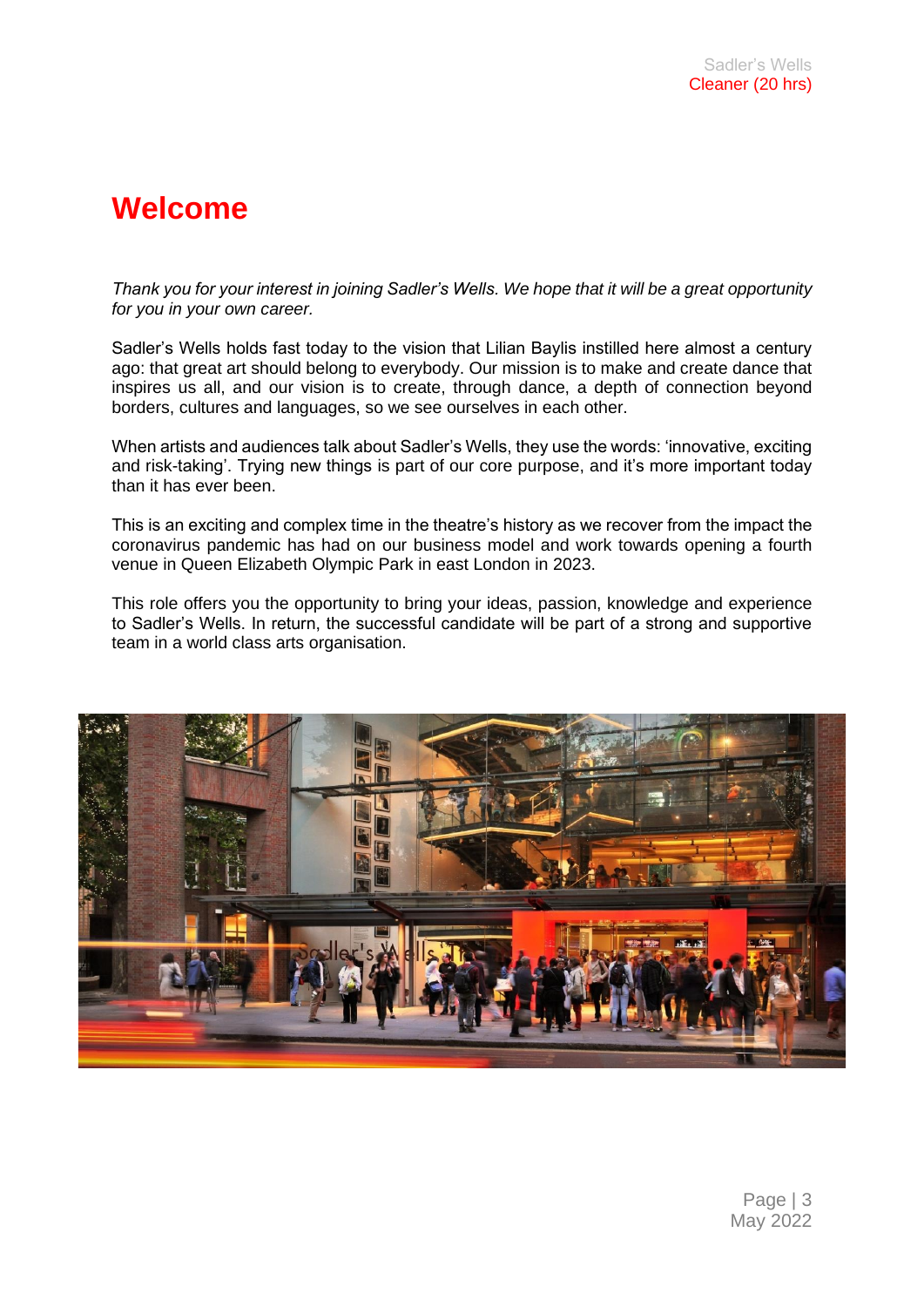## **The Role**

The principal responsibility of the Cleaners is to help ensure excellent standards of cleaning at all times.

The Cleaner will report to the Housekeeping Manager and will work as part of our team at Sadler's Wells and The Peacock theatre (part of Sadler's Wells). Please note that this vacancy will primarily work at the Peacock Theatre in Holborn, as well as at Sadler's Wells in Angel as required.

The Cleaner (20hrs) will be asked to work a minimum of 20 hours per week over five days (this includes weekends and bank holidays). Shift pattern: Shift patterns include: 7-10am, 12-4pm, 4-8pm. **Please note that this vacancy will work at the Peacock Theatre in Holborn with flexibility to work at Sadler's Wells in Angel.** 

### **What are my responsibilities?**

- Undertake cleaning duties as required by the Housekeeping Manager or Housekeeping Supervisors
- Restore facilities to agreed standards
- Work closely with other members of the building services team to ensure the premises and facilities are maintained in good working order
- Follow Sadler's Wells cleaning practices
- Dust, vacuum, empty bins, pick up litter and clean surfaces in the auditorium
- Sweep and mop floors,
- Dust and clean tables, chairs, windows and mirrors and other surfaces
- Cleaning bathrooms
- Set up furniture for events
- Reporting of any maintenance issues to the Supervisors on a timely basis
- Inform the Supervisors of any shortage of cleaning materials
- Attend occasional staff meetings, training sessions and other events which may take place outside normal working hours
- Maximise income and minimise expenditure without loss of quality in all areas of responsibility.
- Undertake other duties as may be reasonably required
- At all times to carry out duties and responsibilities with regard to Sadler's Wells' Equality, Diversity and Inclusion and Health and Safety Policies. This may include providing assistance with evacuation procedures or building searches in the event of an emergency at any of Sadler's Wells' premise

*THIS JOB DESCRIPTION IS A GUIDE TO THE NATURE OF THE WORK REQUIRED OF THIS POSITION. IT IS NEITHER WHOLLY COMPREHENSIVE NOR RESTRICTIVE AND DOES NOT FORM PART OF THE CONTRACT OF EMPLOYMENT.* 

> Page | 4 May 2022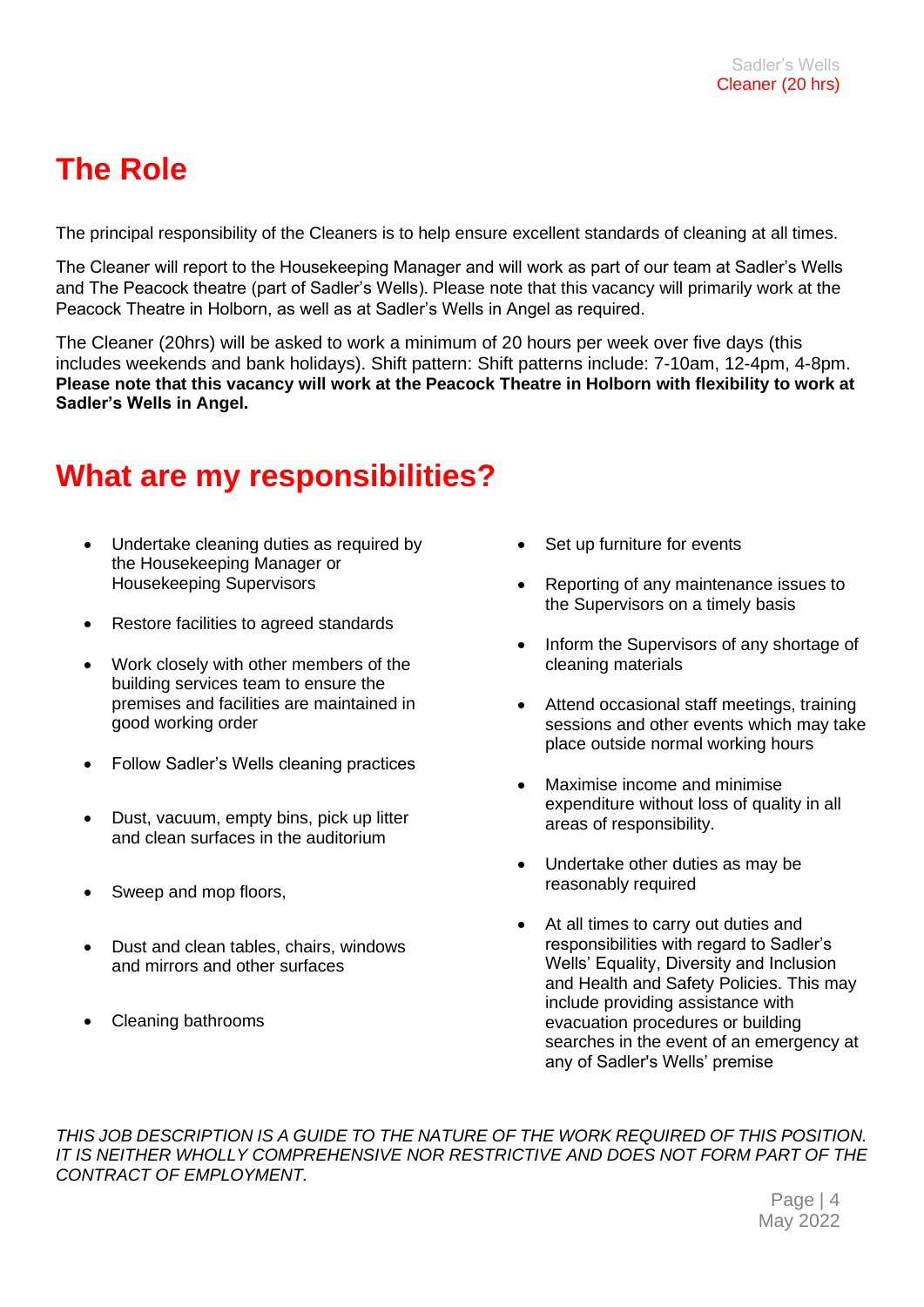# **Who should apply?**

The successful applicant will demonstrate the following skills, experience, and personal qualities:

#### **Skills and Experience**

#### **Essential:**

- Punctual and reliable
- A team player
- Attentive to detail
- You'll be able to clean to a high standard, whether in your own home or paid work.
- A willingness to learn
- Flexibility to work across both of the Sadler's Wells venues (in Angel and Holborn)
- You'll have the right to work in the UK.

#### **Additional, but not essential:**

- Experience of working as a cleaner
- Experience of window cleaning
- Experience and knowledge of COSHH and safe working practices
- Ability to work flexible hours according to the needs of the business



Page | 5 May 2022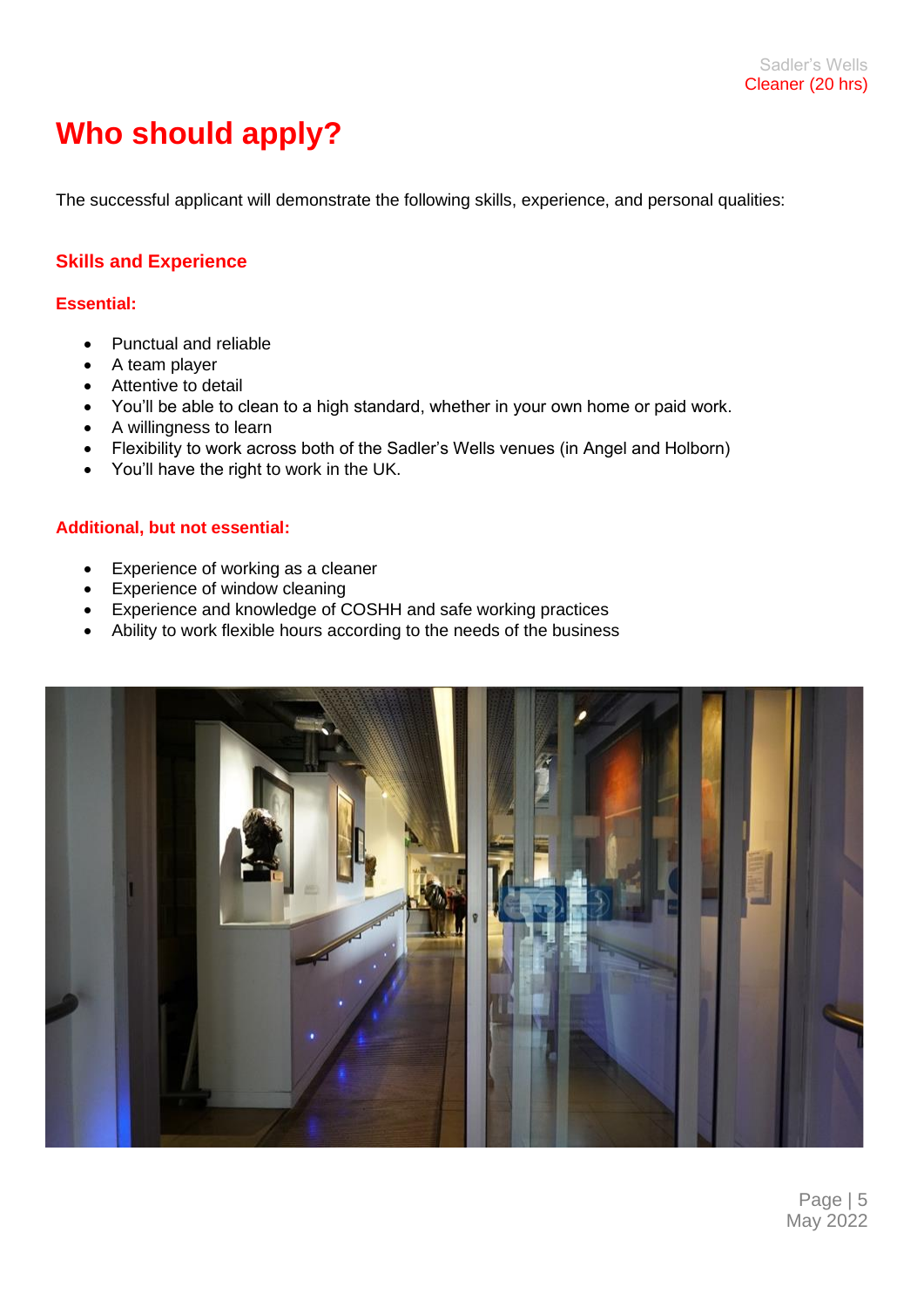## **Why work for us?**

You will be a key part of our mission to make and share dance that inspires us all and delivering our vision to create, through dance, a depth of connection beyond borders, cultures and languages, so we see ourselves in each other.

- You will be offered a salary of £11,492 per annum (£11.05 per hour) based on working 20 hours per week
- You will get 25 days annual leave per annum (pro rata), with an additional three days after five years' service
- You will be enrolled into the Sadler's Wells Trust Ltd. pension scheme
- You will have access to our comprehensive Employee Assistance Programme (EAP) to support your wellbeing
- You will engage in learning and project opportunities to develop personally and professionally, and support your career journey
- You can access an interest-free Season Ticket Loan and a Cycle to Work salary sacrifice scheme
- You will be eligible for a death in service insurance policy covering twice your annual salary
- You will be encouraged to attend performances at both theatres with a discretionary allocation of tickets to employees (subject to availability), and a staff discount at the Garden Court Café
- We welcome everyone through our doors and encourage and enable people to be the best versions of themselves and to feel confident and capable in their roles
- We celebrate diversity in the dance we share and showcase, and in our workplace. We are working hard to be more inclusive and increasing access both on stage and off and have a number of antiracism commitments to make lasting changes in the way we work

#### **Making an application**

A Job Description and Person Specification are included in this document. If after reading you are still interested in applying, please find further details and information on how to apply [here.](https://sadlerswells.engageats.co.uk/ApplicationForm.aspx?enc=mEgrBL4XQK0+ld8aNkwYmKQZA4dYHjepvqr4jgYLgCCwMK6yYN8ZYbGXZVhtGvgxHn2dowzNBnyfTVTWVRERLVm+HRW40gt2VBYb5CfkjLGIE2mDgkKYC+qLZQ4260CpQVAYlVOrOtgALJvrqNWfQQ==)

If you would like support or have any queries regarding the format or submission of the application, please contact us on [recruitment@sadlerswells.com.](mailto:recruitment@sadlerswells.com)

We therefore welcome applications from people from all backgrounds who feel they align with our mission, vision and values. We are international and multicultural on our stages, and we want to reflect that in our organisation. By celebrating difference and incorporating diverse points of view and experiences, we can become closer to our artists, audiences and the communities we serve.

We are proud to be a Disability Confident employer meaning we have been certified by the government as actively taking steps to attract, recruit and retain disabled workers. We understand that some disabled colleagues will need adjustments to help them perform to the best of their ability – these can be changes to the built environment and furniture, the tools and technology they use in doing their job, aspects of the role, ongoing support or working arrangements.

Sadler's Wells also works collaboratively with Parents in Performing Arts (PiPA) in efforts to support parents and carers within the industry.

#### **This is an ongoing vacancy and we aim to contact candidates on an ad-hoc basis. Once suitable candidates are appointed, this vacancy will close without further notice.**

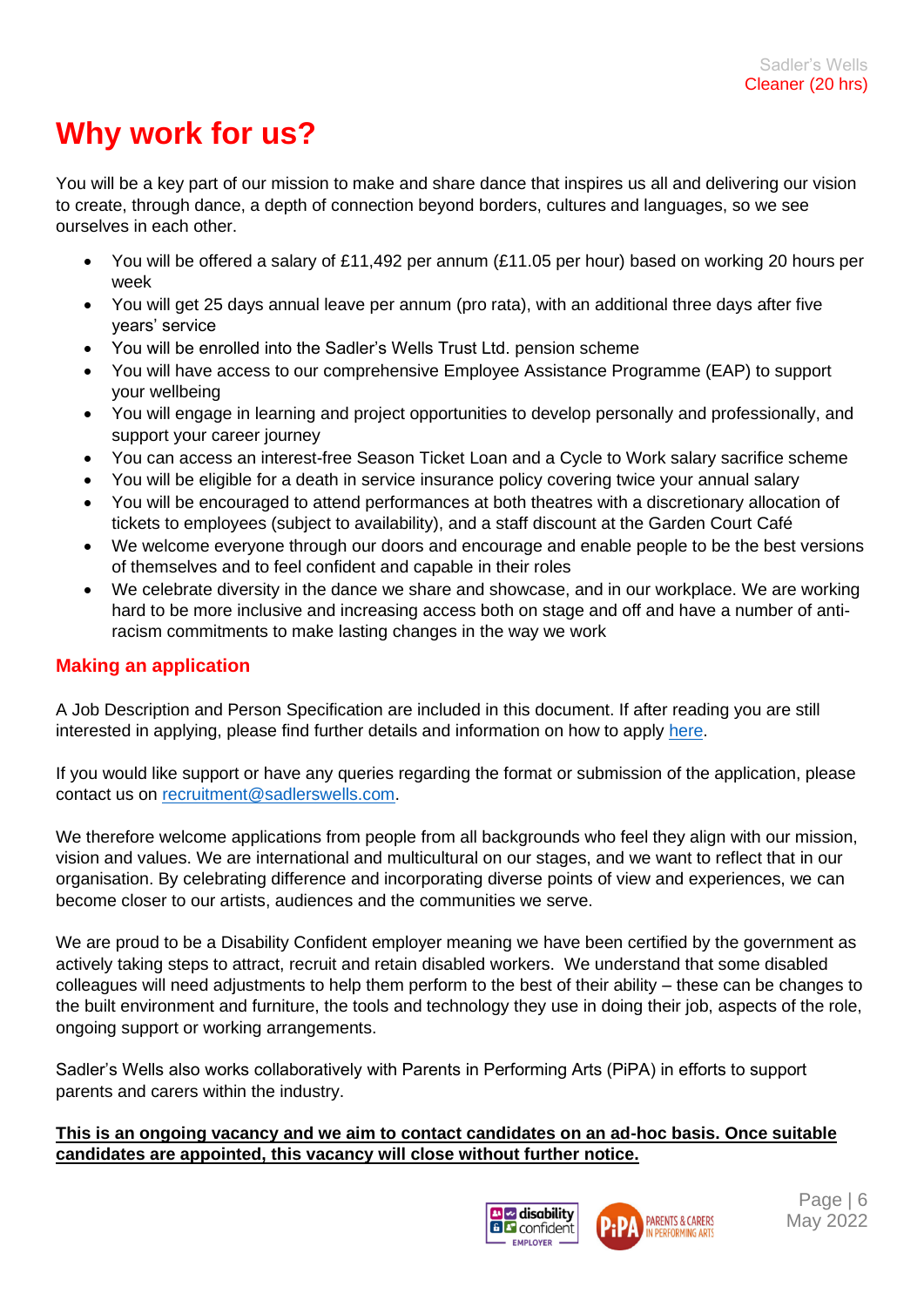### **The Department**

Cleaning and Housekeeping is part of the Visitor Experience Department. The role of the Visitor Experience Department is to create a consistent and exceptional visitor experience throughout our venues that reflects and enhances the organisation's vision.

The department is led by the Director of Visitor Experience, and consists of the following areas, Building Services, Security, Cleaning and Housekeeping, Front of House and Stage Door.